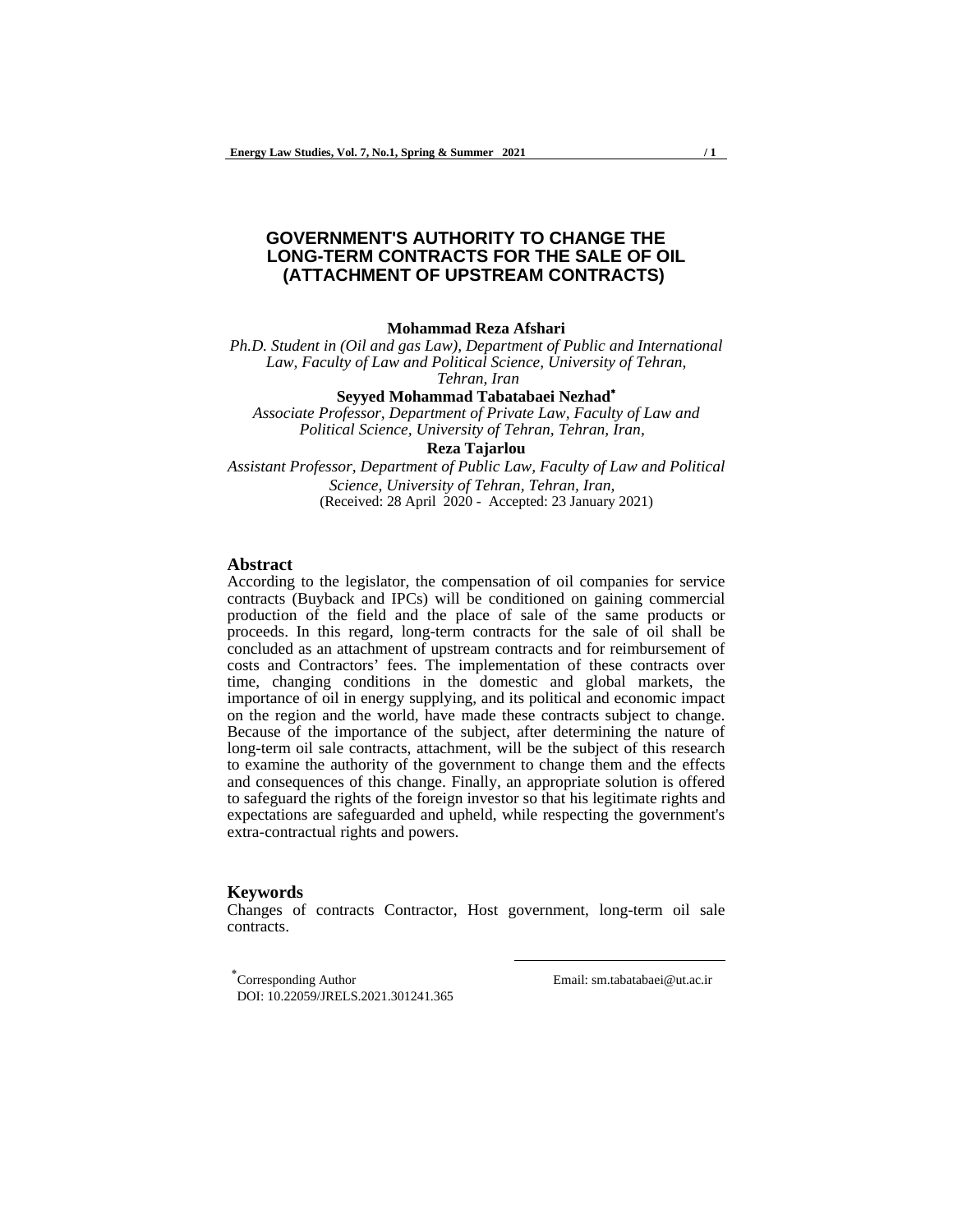# **ANALYZING THE CONTRACTUAL MODEL OF NATURAL AND TRANSPORTATION AGREEMENTS VIA GAS SALE CROSS-BORDER PIPELINES BY THE EMPHASIS ON THE "OPTIMUM MODEL FOR IRAN"**

**Elham Aminzadeh**

*Associate Professor, Department of Public and International Law, Faculty of Law and Political Sciences, University of Tehran, Tehran, Iran*   **Mahdi Azarnezhad** *Ph.D. in oil& Gas law, University of Tehran*

*LL.M in international Banking& Finance and Insurance law*  (Received: 2 October 2019 - Accepted: 24 December 2019)

## **Abstract**

The Natural Gas industry mainly consists of three major sections including production, transportation, and distribution. Transportation could be performed by either pipeline or by LNG Vehicles. At the beginning of the industry, indeed between 1920- 1930s, three above-mentioned sections conducted integrally. But gradually the three sections, *i.e.* upstream section as the producers, mid-stream section as transporters and the downstream section as marketing and distribution became totally separated. As a result, in order to manage natural gas market concerned risks, and mitigation of transaction costs, the long-term contract more and more has become the principal instrument. long-term contracts are those contracts that would last for more than five years and in some cases, they last for thirteen years. Iran by having a huge volume of oil and gas reservoirs would play a key role in natural gas markets. The most important agreement for gas exporting concluded with Botash, a Turkish company, which has its own advantages and shotcomings. In this paper, we examine gas sales and transportation agreements from the strategic point of view in order to show deficits of employing only gas sale contracts and then provide with the model of integrated contracts including gas sales and transportation as an efficient contract for exporting gas to the natural markets.

#### **Keywords**

 Gas Sales and Transportation Contracts, Long-Term Contract, Incomplete Contracts, Transaction Costs.

\* Corresponding Author DOI: 10.22059/JRELS.2021.284974.293 Email: eaminzadeh@ut.ac.ir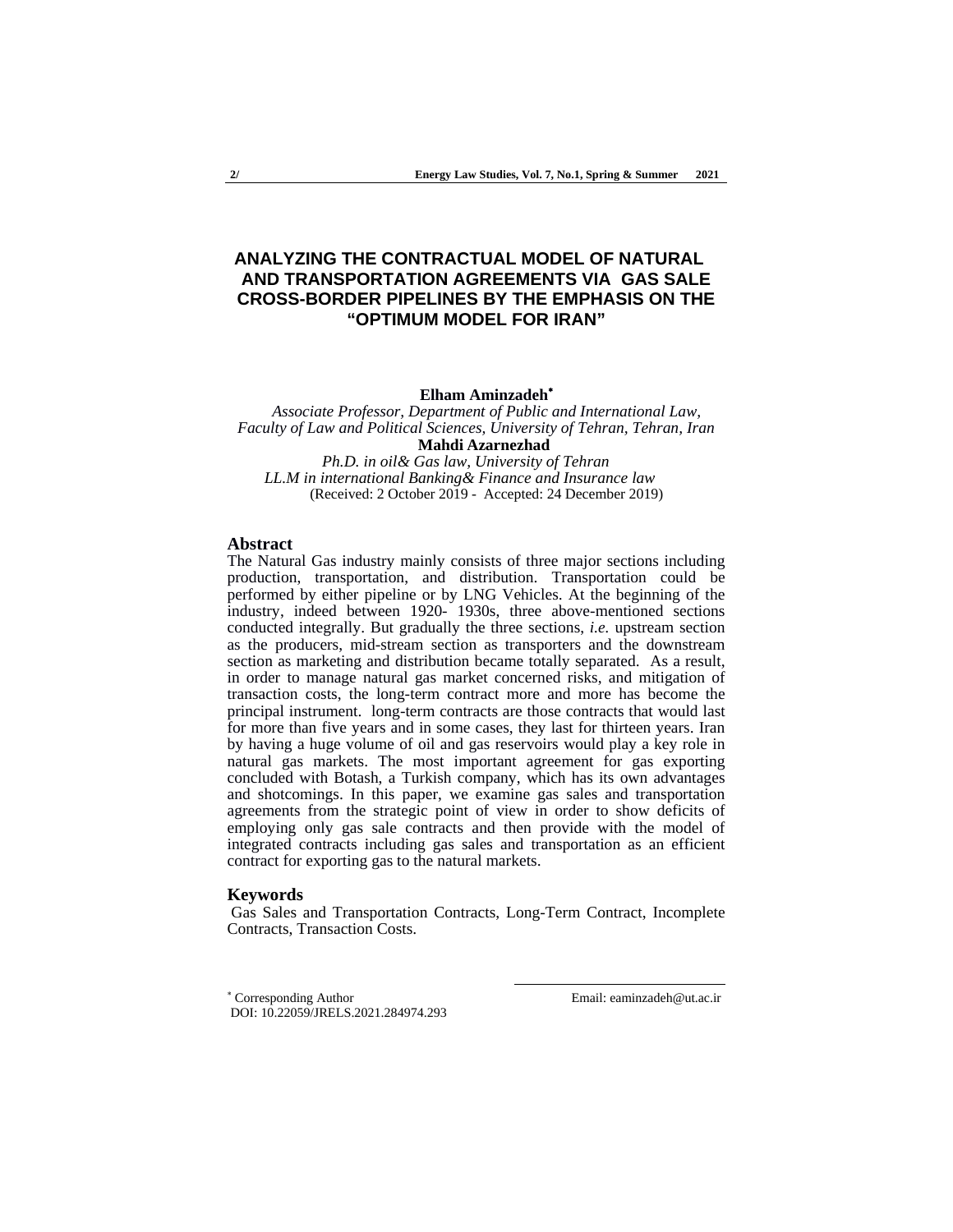# **THE ROLE OF SUSTAINABLE DEVELOPMENT IN THE GAS EXPORTING COUNTRIES FORUM APPROACH; FROM THEORY TO PRACTICE**

**Bahram Pashmi**

*Ph.D. in Public International Law, Department of law, Zanjan Branch, Islamic Azad University, Zanjan, Iran* **Hojjat Salimi Torkamani** *Associate Professor in International Law at Azarbaijan Shahid Madani University* (Received: 6 February 2021 - Accepted: 20 September 2021)

## **Abstract**

The oil and gas sector has the potential to have a positive and negative impact on a wide range of areas covered by the Sustainable Development Goals. Therefore, this potential can make the Gas Exporting Countries Forum an important player in order to participate in achieving the goals of sustainable development. Although the Sustainable Development Goals are at the heart of the Forum's long-term strategic goals, success in this area requires multi-sectoral and multi-disciplinary approaches, which will highlight the role of others in this area. Aware of its responsibility for sustainable development, GECF has taken a positive approach to the principles of prevention, commitment to cooperation and protection of the environment, and the integration and sustainable use of natural resources and other principles of sustainable development. The organization's focus on climate change is also seen as a key step. Because responding to climate change can help advance other sustainable development goals.

#### **Keywords**

Principle of Prevention, Principle of Integration, Natural Gas, Environment.

l

Corresponding Author DOI: 10.22059/JRELS.2021.316422.414 Email: salimi@azaruniv.edu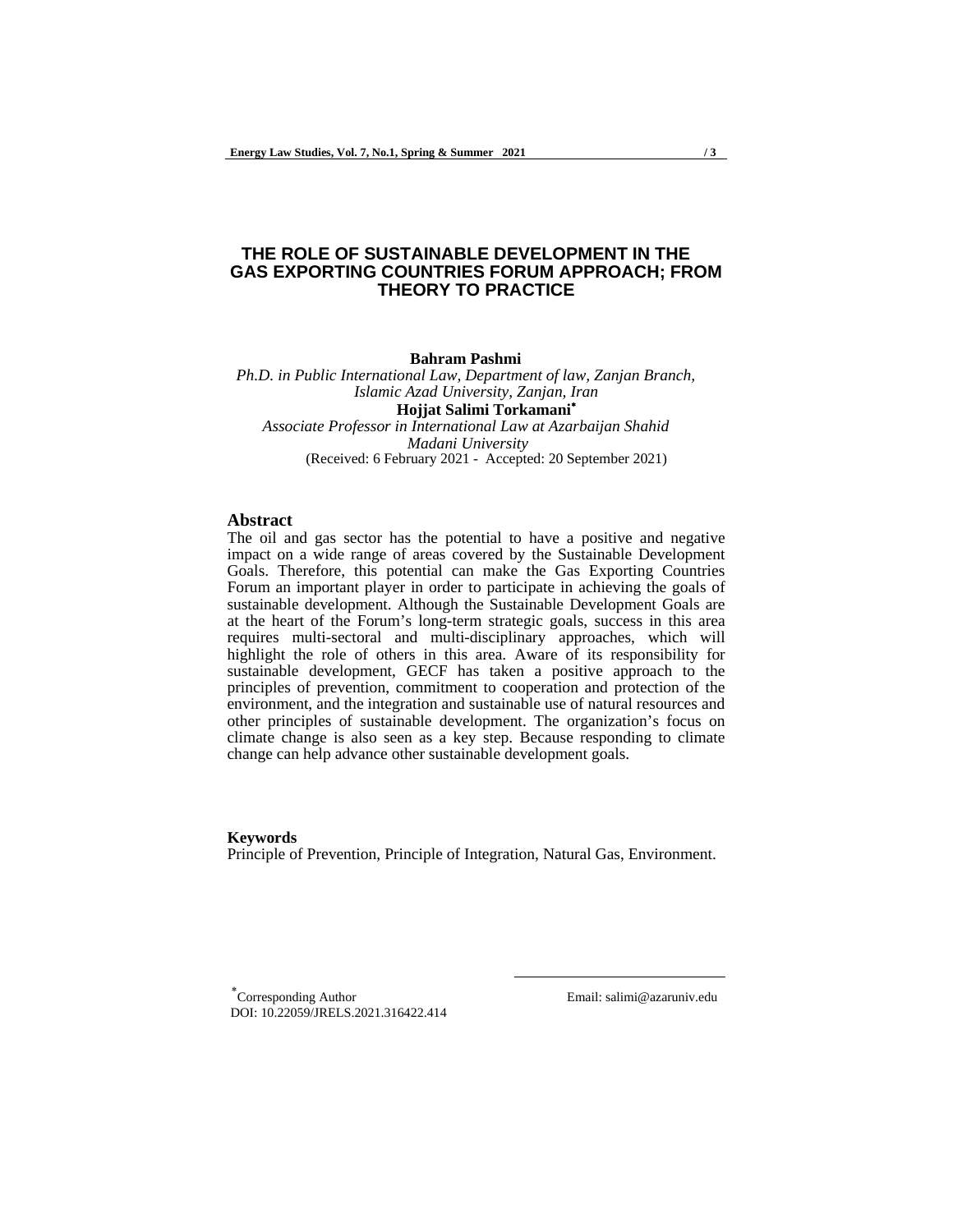# **LEGAL ANALYSIS OF US ACTION IN ISSUING AN ORDER TO SEIZE IRANIAN OIL-TANKERS CARRYING GASOLINE TO VENEZUELA**

**Mahnaz Rashidi**

*Assistant Professor, Faculty Member of Public and International Law Department, Institute of Judiciary* 

**Seyed Hossein Mousavifar**

*Assistant Professor, Faculty Member of Public and International*  *Law Department, Institute of Judiciary*

**Keivan Eghbali**

*Ph.D. in International Law of Allameh Tabatabaei University and Researcher of Public and International Law Department, Institute of*  *Judiciary* (Received: 6 March 2021 - Accepted: 3 October 2021)

### **Abstract**

In July 2020, the United States of America sought to disrupt Iran's trade and economic relations with Venezuela by issuing a seizure warrant of Iranian oil tankers, which was moving to Venezuela. The decision was based on claims that there was a link between Iran's energy revenues in the activities of the Islamic Revolutionary Guard Corps and the affiliation of some oil companies with this organization, which The United States has previously placed this organization on its sanctions list for claiming to be a terrorist entity. Due to the importance of this issue in the national interests of our Country, the legal status of the issuance of a ban on Iranian oil shipments by the United States from the perspective of international law is the main question of this article. The results of the descriptive-analytical studies of the authors confirm that the basis of this action is contrary to the fundamental principles of international law and the seizure of oil cargo and the prohibition of the free navigation of ships are in conflict with the principles of the international law of the sea, the immunity of states and also the rules of human rights.

#### **Keywords**

Iran Oil-Tanker Seizure Warrant, Oil Sanction, Unilateral Sanction, Islamic Revolutionary Guard Corps Sanction, International Law.

Corresponding Author DOI: 10.22059/JRELS.2021.319294.422 Email: mousavifar67@gmail.com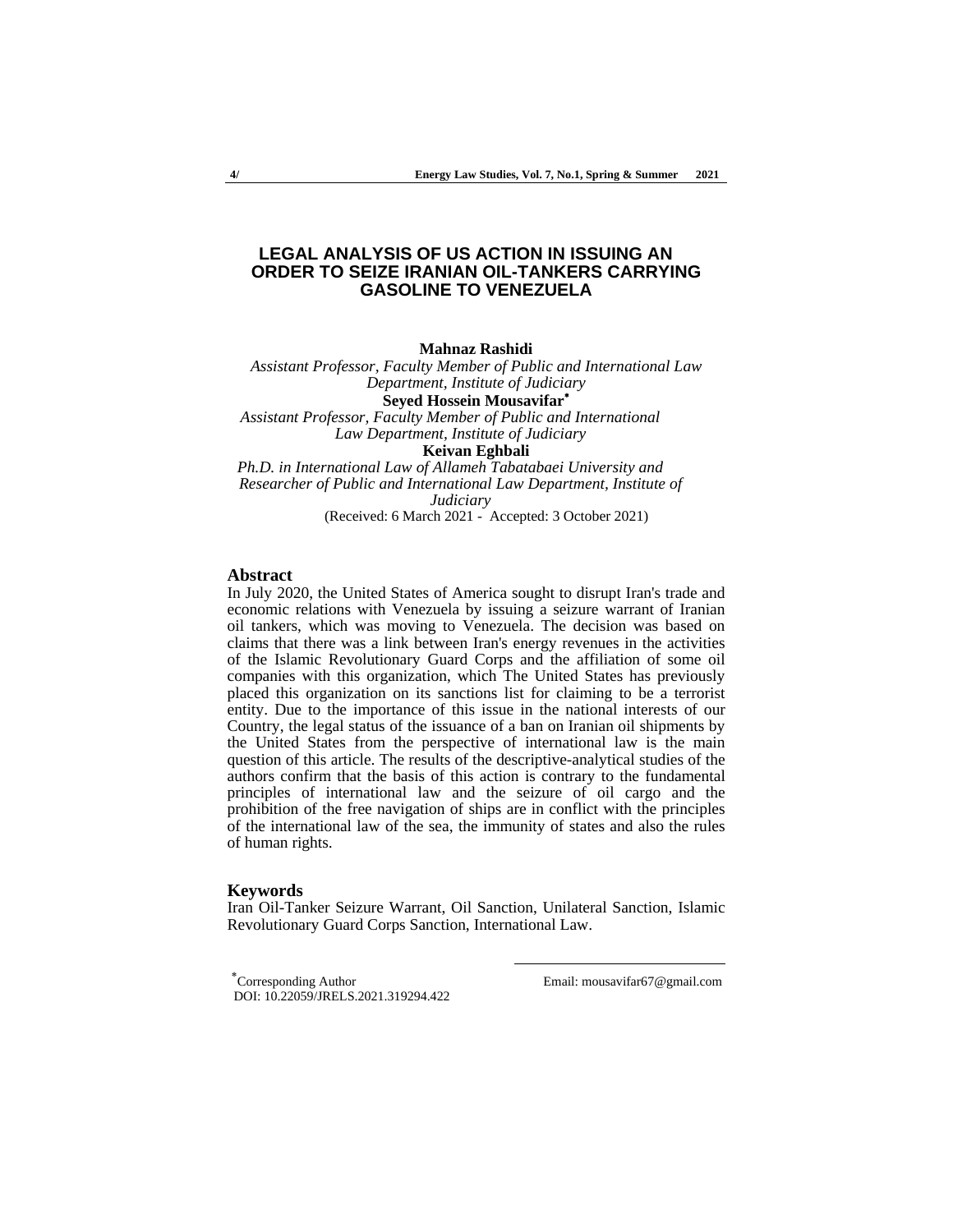# **THE IMPACT OF ECONOMIC SANCTIONS ON COMMERCIAL DISPUTES RELATED TO SALE OF OIL AND OIL PRODUCTS**

**Mohammad Hassan Razavai**

*Assitant Professor of Public Law in Faculty of Law and Political Science, Tehran University* 

**Mostafa Jafari Hamedani** *Student of International Trade Law in Law Faculty of Shahid Beheshti University* (Received: 5 April 2020 - Accepted: 29 September 2020)

## **Abstract**

The emergency which occurs following the imposition of economic sanctions, necessitates the business transactions to be conducted through non-standard and irregular methods. Using front companies, and intermediaries, and non-transparent ways of making payments have become the necessary part of Iran's foreign trade regime following the imposition of economic sanctions. Disputes that have been brought before Iranian courts in relation to sale of Iranian crude oil through these unusual means prove the specific features of oil transactions that use these irregular methods of foreign trade. This Article studies the different types of new commercial disputes which are created due to imposition of economic sanctions on sale of oil and oil products and proposes contractual solutions to mitigate the likelihood of these disputes.

## **Keywords**

Economic Sanctions, Commercial Disputes, Standard Transaction of Sale of Oil, Breach of Sanctions, Non-Transparency.

l

 Corresponding Author Email: hassan.razavi@ut.ac.ir DOI: 10.22059/JRELS.2021.295096.335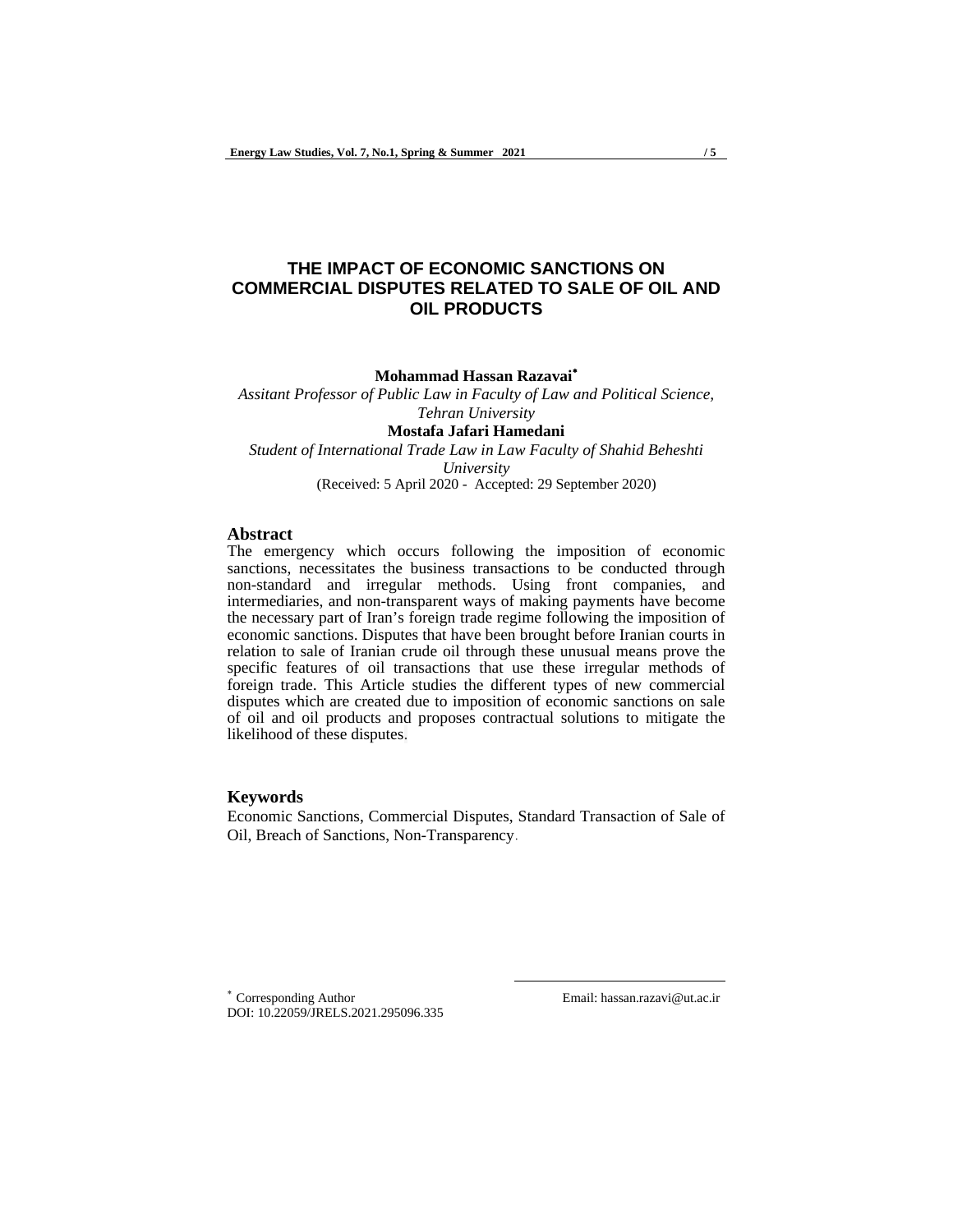# **STUDY OF THE CHARACTERISTICS OF EXPERT DETERMINATION IN RESOLVING THE DISPUTES OF THE OIL AND GAS INDUSTRY AND HOW TO IMPLEMENT IT IN THE IRANIAN JUDICIAL COURTS**

**Mohammad Sardoueinasab**

*Associate Professor in Public International Law at the Faculty of Law and Political Science University of Tehran* **Saeed Namdar**

*Ph.D. student of International commercial and investment law at the Faculty of Law and Political Science University of Tehran*

(Received: 1 August 2020 - Accepted: 8 May 2021)

#### **Abstract**

Choosing the proper method for resolving disputes in the oil and gas industry is important and among these various methods, However, it is less acceptable to refer to an expert-determination than other dispute resolution methods. However, because of the technical nature of issues, the speed and accuracy of experts in decision-making, referring disputes to expertdetermination is of particular priority and importance. And in some cases, such as estimating the volume of reserves, the financial value of the benefits of participating and reviewing the base price of gas sales contracts, it is the best possible solution for resolving disputes. For this reason, identifying common expert characteristics in the legal doctrine and documents of international organizations and also examining the special advantages of this method in contracts concluded in the oil and gas industry can help its development in this contractual system. The most important challenge of using this method is its implementation in courts. In this article, by analyzing the legal bases related to the principle of free will and validity of regulatory documents outside Iran, an attempt has been made to provide a solution for the implementation of expert-determination in the Iranian legal and judicial system.

#### **Key words**

Alternative methods of resolving disputes in the oil and gas industry, Arbitration, Expert rules of International Organizations Dispute Resolution, Principle of free will

l

 Corresponding Author Email: sardoeinasab@ut.ac.ir DOI: 10.22059/JRELS.2021.304415.373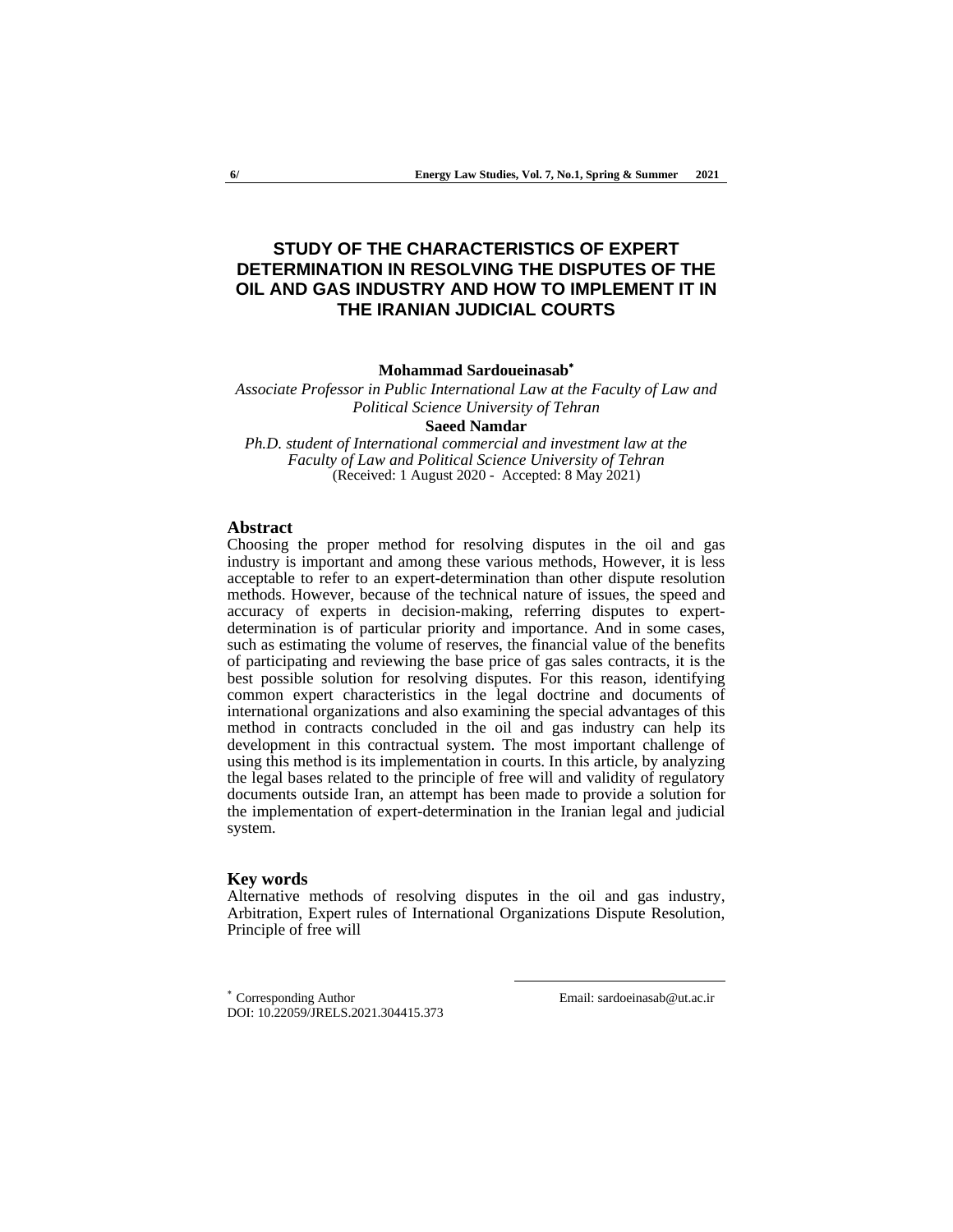# **LEGAL DIMENSIONS OF THE SUBMARINE CABLE; FROM CONFLICT OF INTERESTS TO SOVEREIGN RIGHTS OF THE COASTAL STATE**

## **Javad Salehi**

 *Associate Professor of Law, Faculty of Social Sciences, Payam-e-Noor University, Tehran, Iran* (Received: 28 September 2020 - Accepted: 8 May 2021)

## **Abstract**

The Submarine communication cables are regulated under the legal system of the Convention on the Law of the Sea. The coastal state or other states have special rights and interests in connection with submarine communication cables in different maritime areas. In this regard, it is important to examine the legal aspects of the theory of the confrontation between the application of the sovereign rights of the coastal state and the rights of the state seeking the submarine communication cable, which is one of the aims and topics of this article. The research method is descriptiveanalytical and relies on the requirements of the Convention on the Law of the Sea to answer this question: what are the legal aspects of coastal state intervention in the submarine communication cable of other states in different maritime areas? The research findings show that submarine communication cable of all states in the Exclusive Economic Zone and the Continental Shelf is the concept of freedom of the seas and free from the permission of the Coastal State. The Coastal State has economic interests in these areas, but is not allowed to prevent submarine communication cable from other states. This situation is a manifestation of the rule of law of the Coastal State. However, as part of its commitment to protect the environment, the Coastal State is preventing or hindering the submarine communication cable of other states. This practice and discernment are associated with the flaws in the exercise of sovereignty in pursuit of the national interests of the Coastal State in these areas. This situation is similar to the exercise of sovereignty in the Territorial Sea, in which the submarine communication cable of other states is prohibited and subject to the special permission of the Coastal State. Accordingly, the submarine cable of other states in the Exclusive Economic Zone and the Continental Shelf similar to the Territorial Sea is also affected by the will and exercise of the Coastal State's sovereignty.

#### **Keywords**

Submarine Communication Cable, Territorial Sea, Exclusive Economic Zone, Continental Shelf, Exercise of Sovereign Rights, Freedom of the High Sea.

l

Corresponding Author Email: Javadsalehi@pnu.ac.ir DOI: 10.22059/JRELS.2021.309635.391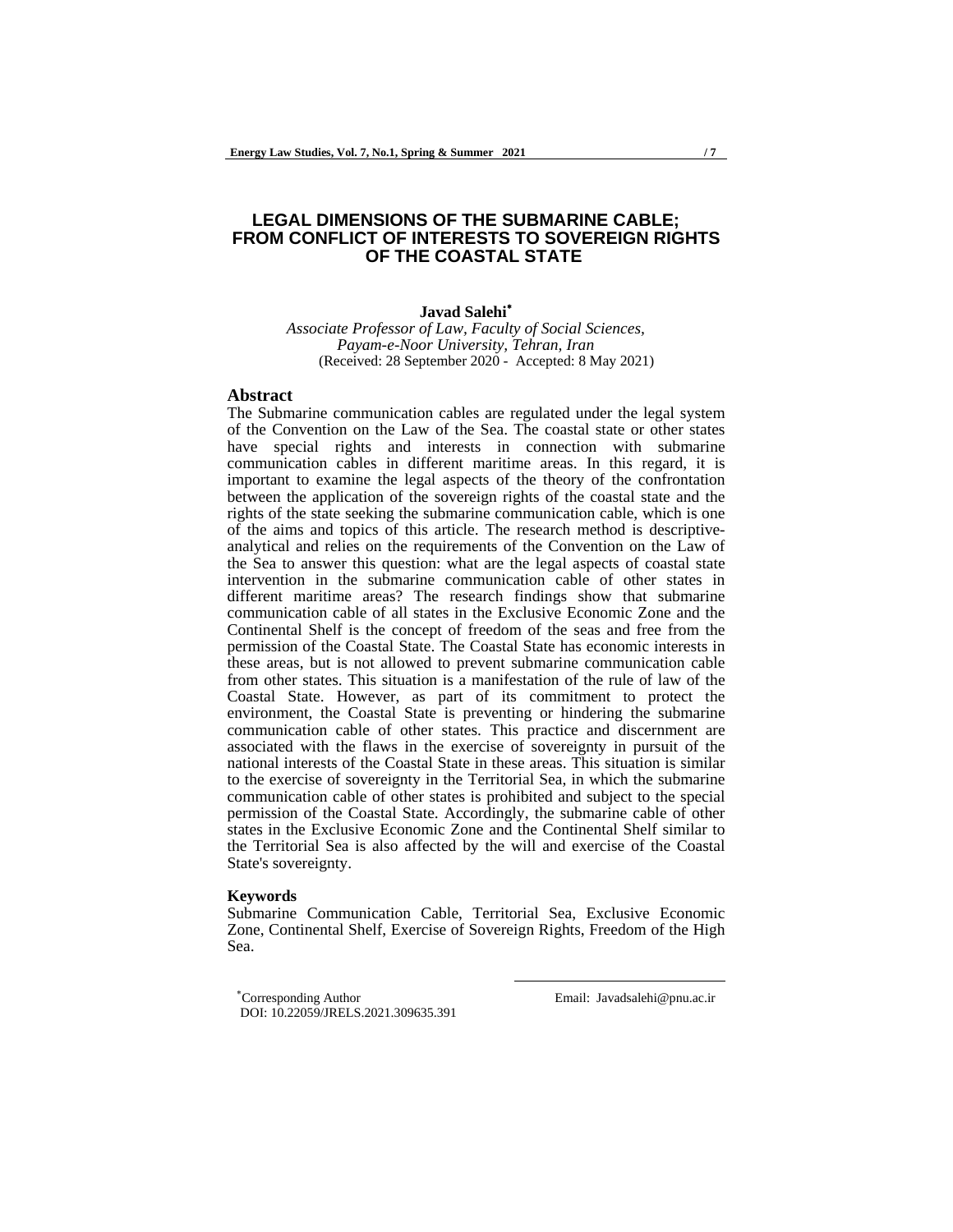# **AN INVESTIGATION ON THE LEGAL NATURE OF INTERNATIONAL OIL AND GAS PIPELINES: FROM THE PERSPECTIVE OF THE OECD MODEL TAX CONVENTION**

#### **Alireza Salehifar**

*Assistant Professor, Departmnt of Private Law, Faculty of Law and Political Sciences, Kharazmi University of Tehran* (Received: 2 November 2020 - Accepted: 17 April 2021)

## **Abstract**

The legal characterization of cross-border oil and gas pipelines remains controversial. It can be said taht these pipelines shall be considered as "Permanent Establishments" of the oil and gas companies. These pipelines might also be characterized as immovable properties the income of which shall be subject to the rules governing taxation of immovable properties. Pursuant to another view, it can be claimed that oil and gas pipelines only have a facilitating role as they only transport oil and gas products. Thus, it could be discussed that compared to the main activities of oil and gas companies, this facilitating role is of non-central importance for these companies. The adoption of each approach has different financial implications for the companies. This article seeks to put forward some solutions for reducing the ambiguities surrounding the topic and to resolve the conflicts of laws with respect to the characterization of cross-border oil and gas pipelines.

### **Keywords**

Immovable Properties, Legal Characterization, Oil and Gas Pipelines, Permanent Establishment, Taxation.

l

 Corresponding Author Email: asa101@uclive.ac.nz DOI: 10.22059/JRELS.2021.312409.405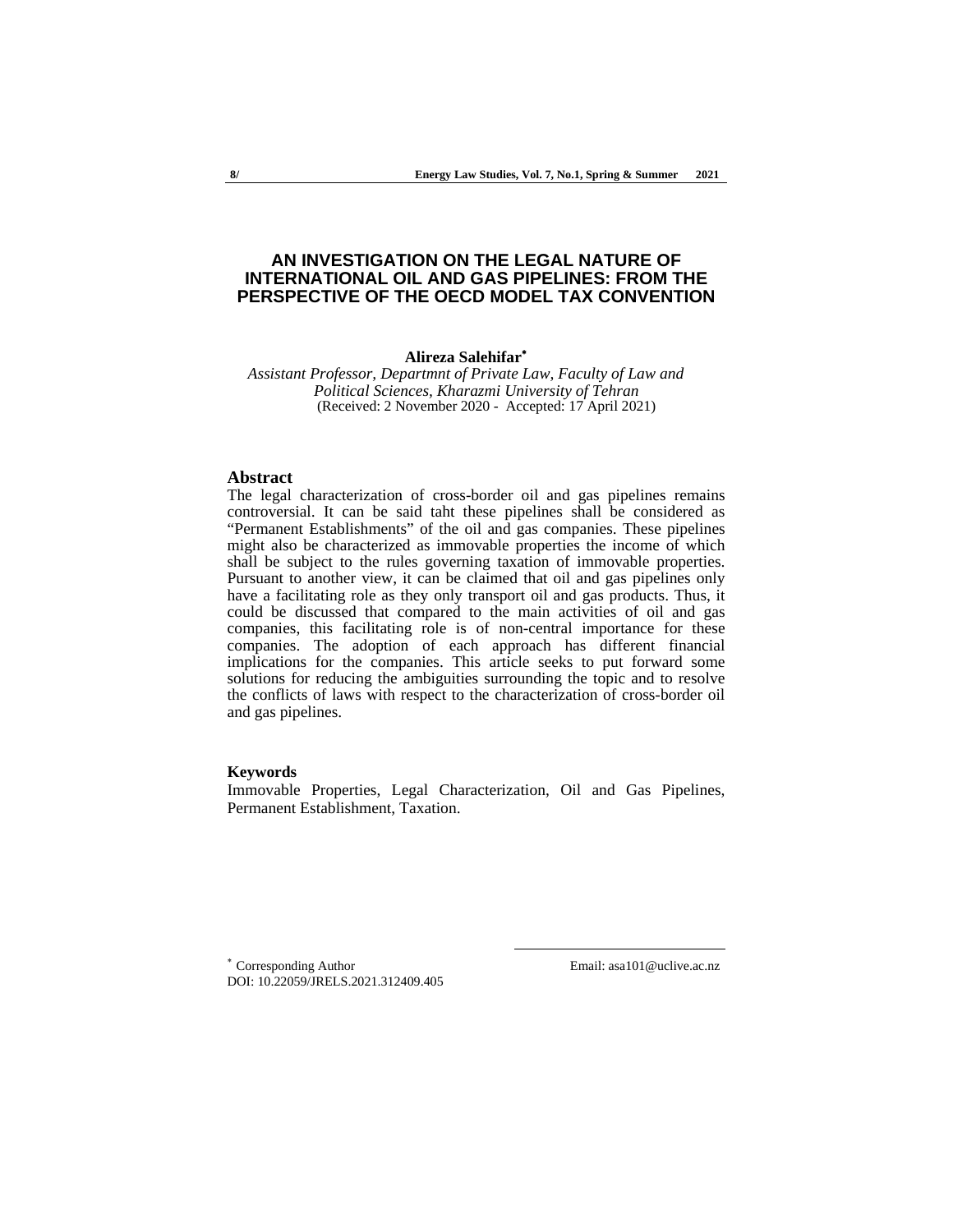# **SCOPE OF VALIDITY AND BINDING CHARACTER OF DISPUTE RESOLUTION BOARD'S DECISIONS IN OIL MINISTRY WITH AN EMPHASIS ON ARBITRABILITY OF DISPUTES RELATED TO STATE-OWNED COMPANIES' PROPERTY**

# **Mohsen Safari**

*Associate Professor, Department of Private and Islamic law, Faculty of Law and Political Sciences, University of Tehran* 

**Arash Badkoubeh Hezaveh**  *PhD Candidate of Private and Islamic law, Faculty of Law and Political Sciences, University of Tehran*  (Received:14 January 2020 - Accepted: 28 April 2020)

### **Abstract**

Although in the case of disputes, the principle of general jurisdiction of the courts has been established for the resolution of disputes, the existence of the Contractual Dispute Resolution Regulation causes some ambiguities in identifying the competent authority to settle disputes of main and subcompanies of Iranian Ministry of Petroleum. Firstly, does the clause of dispute resolution and the nature of the resolution board in the abovementioned Regulation have the characteristics of arbitration? Secondly, if the resolution board is an arbitrator, does fulfillment of the Regulation related in the case of disputes on properties belonging to the Ministry of Petroleum companies necessitates compliance with provisions of Constitutional law Principle 139? This article proves that firstly, substance of the clause of dispute resolution and stated process of resolution in the Regulation do not encompass arbitration and secondly, if the board is accounted as an arbitrator, disputes on properties of state corporations and disputes on those issues do not directly pertain to state properties and will not be subject to the limitations mentioned in Principle 139 and civil procedural law article 457.

#### **Key words**

Alternative dispute resolution, Arbitration, conciliation, Contractual dispute resolution regulation, Properties of state- owned companies, State- owned properties.

l

 Corresponding Author Email: safarimohsen@ut.ac.ir DOI: 10.22059/JRELS.2021.295652.342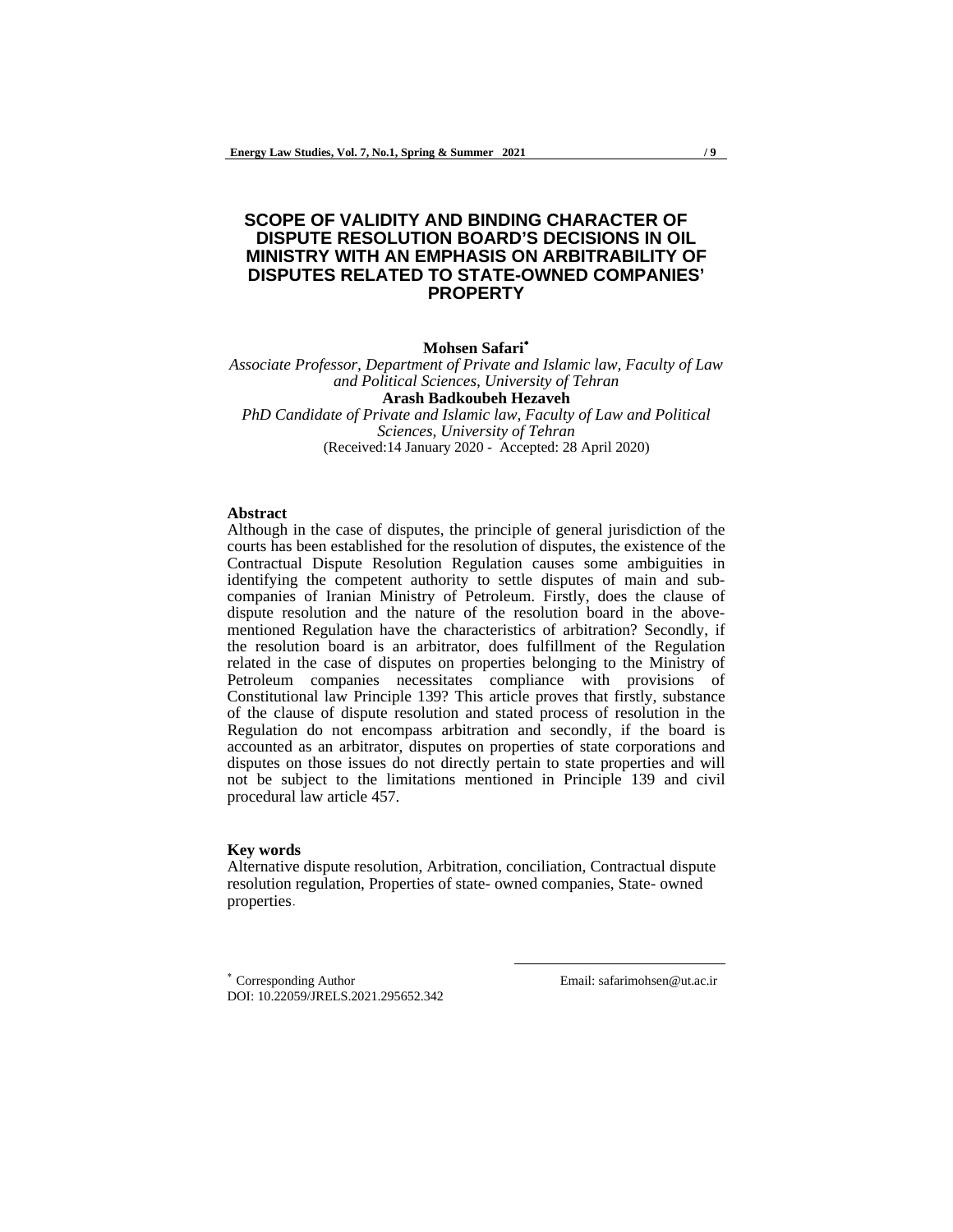## **DEFAULT PROVISION IN DECOMMISSIONING PHASE IN JOINT OPERATING AGREEMENTS**

**Sadegh Abdi**

*Ph.D. in oil and gas law, faculty of law and politics science University of Tehran* **Amin Karimi** 

*MA in international business, investment and commercial law, University of Oslo, Norway* (Received: 24 August 2020 - Accepted: 11 October 2020)

### **Abstract**

The end of an oil field does not mean the end of operating costs for the companies involved in the project and one of the costliest stages of any oil project is decommissioning. This step is basically costly and without economic income for oil companies, considering that it is the last step in implementing an oil project and this has led to oil companies in many cases to default their obligations at this stage. The Joint Operating Agreement is the major legal framework under which oil companies will implement this stage in partnership. Examining the current approaches in the oil industry worldwide and surveying the disadvantages of them and finally providing practical suggestions to prevent breaches of obligations are the topics that will be studied in this article. The result is that improving the efficiency and modifying some of the current mechanisms is a more appropriate way other than creating a new approach to this problem.

## **Keywords**

Default provision, Joint operating agreement, Decommissioning phase, Trustee fund, Forfeiture provision.

l

 Corresponding Author Email:sadeghabdi68@gmail.com DOI:10.22059/JRELS.2021.308195.383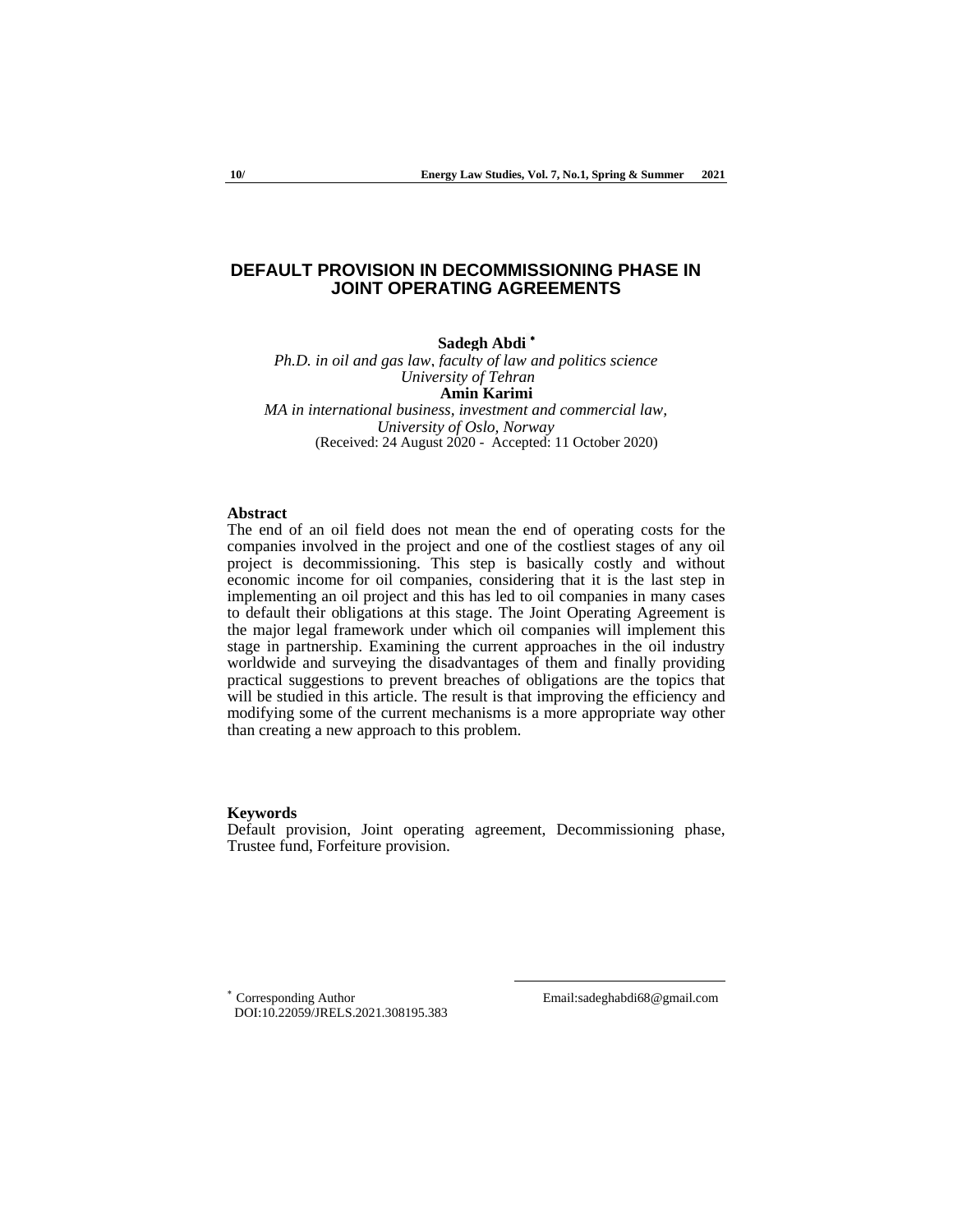# **THE ADAPTABILITY OF OPEN PRICES IN THE GAS SALES AND PURCHASE AGREEMENTS WITH THE IRANIAN LEGAL SYSTEM**

**Alireza Ghasemi Javid**

*Ph.D. in International Oil and Gas Contracts Management, Faculty of Law and Political Sciences, Allameh Tabataba'i University*

**Mohammad Mahdi Hajian**

*Assistant Professor of Private and Economic Law group, Faculty of Law and Political Sciences, Allameh Tabataba'i University*

**Hamid Reza Oloumi Yazdi** *Associate Professor of Private Law group, Faculty of law and political sciences, Allameh Tabataba`i University* (Received: 27 August 2019 - Accepted: 16 November 2020)

#### **Abstract**

According to the strong recommendation of the legal department at the National Iranian Oil Company, indicating that the inclusion of Iranian law as the governing law in gas export contracts is preferable, the usual pricing mechanism in this type of contract and its acceptance is essential from the perspective of Iranian law. In gas sales contracts, the transaction is based on a price formula including specific indexes for the contract term, and the price calculation will be postponed until delivery. According to the rules accepted in jurisprudence and the Iranian civil code, the price should be definite and determinate; otherwise, the contract will be void and invalid. The present discussion will try to prove the legal validity of determining the price in the future based on the pre-agreed formula in gas sales contracts by explaining the jurisprudential and legal principles of open price in domestic law and adapting the method of determining the price in gas sales contracts with the mentioned principles. The research findings show that the method of determining the price in gas sales contracts, which is called open price, according to the study, is under the principles of Iranian law and acceptable and does not damage the validity of the contract.

**Keywords** Open price, Identifiable price, Undetermined price, Gas sales and purchase agreements, Natural gas pricing.

l

 Corresponding Author Email: hajian@atu.ac.ir DOI: 10.22059/JRELS.2021.286625.299